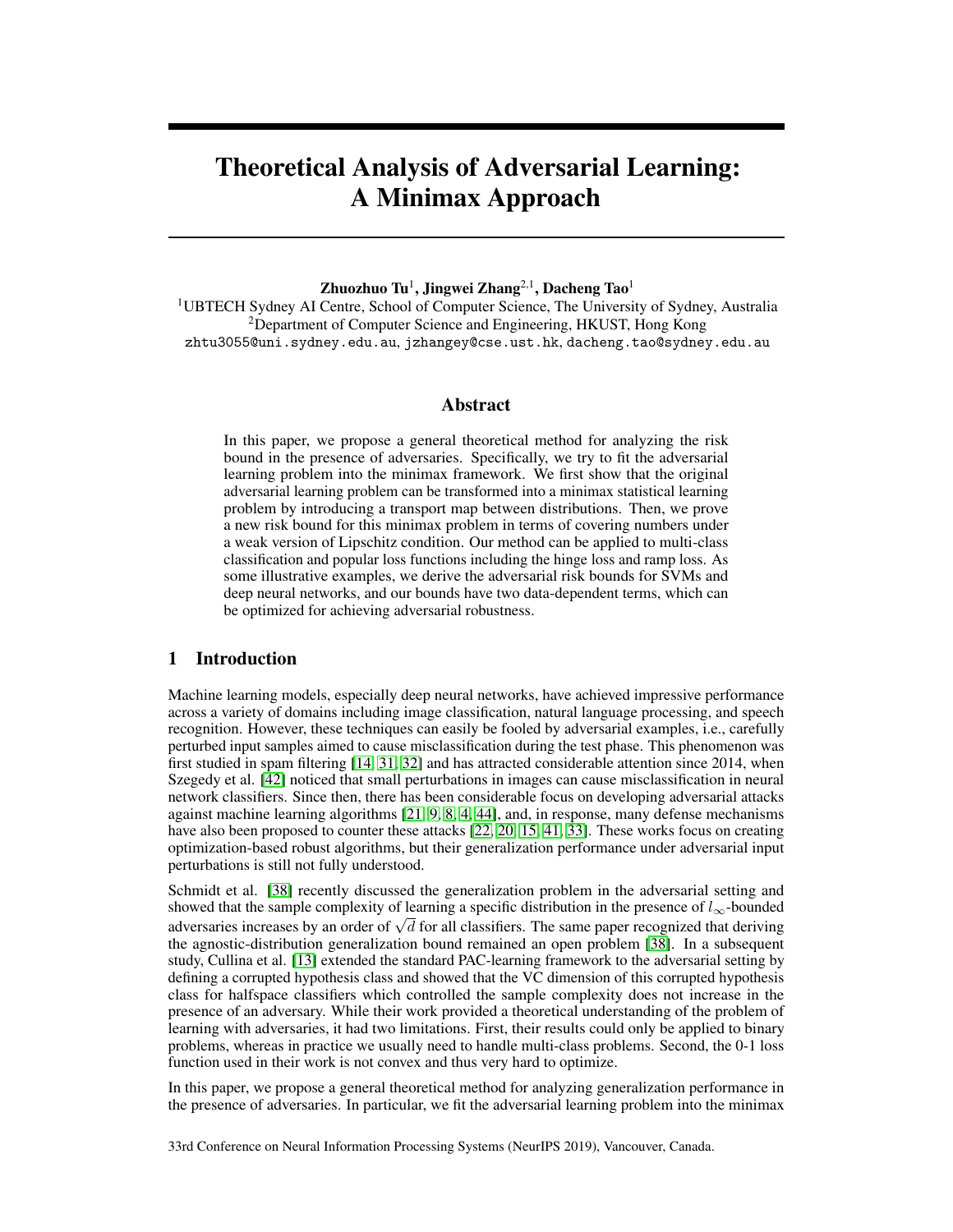framework [28]. In contrast to traditional statistical learning, where the underlying data distribution P is unknown but fixed, the minimax framework considers the uncertainty about the distribution  $P$ by introducing an ambiguity set and then aims to minimize the risk with respect to the worst-case distribution in this set. Motivated by Lee & Raginsky [28], we first note that the adversarial expected risk over a distribution  $P$  is equivalent to the standard expected risk under a new distribution  $P'$ . Since this new distribution is not fixed and depends on the hypothesis, we instead consider the worst case. In this way, the original adversarial learning problem is reduced to a minimax problem, and we use the minimax approach to derive the risk bound for the adversarial expected risk. Our contributions can be summarized as follows.

- We propose a general method for analyzing the risk bound in the presence of adversaries. Our method is general in several respects. First, the adversary we consider is general and encompasses all  $l_q$  bounded adversaries. Second, our method can be applied to multi-class problems and commonly used loss functions such as the hinge loss and ramp loss, whereas Cullina et al. [13] only considered the binary classification problem and the 0-1 loss.
- We prove a new bound for the local worst-case risk under a weak version of Lipschitz condition. Our bound is always better than that of Lee & Raginsky [29], and can recover the usual risk bound by setting the radius  $\epsilon_B$  of the Wasserstein ball to 0, whereas they give a  $\epsilon_B$ -free bound.
- We derive the adversarial risk bounds for SVMs and deep neural networks. Our bounds have two data-dependent terms, suggesting that minimizing the sum of the two terms can help achieve adversarial robustness.

The remainder of this paper is structured as follows. In Section 2, we discuss related works. Section 3 formally defines the problem, and we present our theoretical method in Section 4. The adversarial risk bounds for SVMs and neural networks are described in Section 5, and we conclude and discuss future directions in Section 6.

# 2 Related work

Our work leverages some of the benefits of statistical machine learning, summarized as follows.

# 2.1 Generalization in supervised learning

Generalization is a central problem in supervised learning, and the generalization capability of learning algorithms has been extensively studied. Here we review the salient aspects of generalization in supervised learning relevant to this work.

Two main approaches are used to analyze the generalization bound of a learning algorithm. The first is based on the complexity of the hypothesis class, such as the VC dimension [45, 46] for binary classification, Rademacher and Gaussian complexities [7, 5], and the covering number [53, 52, 6]. Note that hypothesis complexity-based analyses of generalization error are algorithm independent and consider the worst-case generalization over all functions in the hypothesis class. In contrast, the second approach is based on the properties of a learning algorithm and is therefore algorithm dependent. The properties characterizing the generalization of a learning algorithm include, for example, algorithmic stability [11, 39, 30], robustness [50], and algorithmic luckiness [24]. Some other methods exist for analyzing the generalization error in machine learning such as the PAC-Bayesian approach [35, 2], compression-based bounds [27, 3], and information-theoretic approaches [49, 1, 37].

## 2.2 Minimax statistical learning

In contrast to standard empirical risk minimization in supervised learning, where test data follow the same distribution as training data, minimax statistical learning arises in problems of distributionally robust learning [16, 18, 28, 29, 40] and minimizes the worst-case risk over a family of probability distributions. Thus, it can be applied to the learning setting in which the test data distribution differs from that of the training data, such as in domain adaptation and transfer learning [12]. In particular, Gao & Kleywegt [18] proposed a dual representation of worst-case risk over the ambiguity set of probability distributions, which was given by balls in Wasserstein space. Then, Lee  $\&$  Raginsky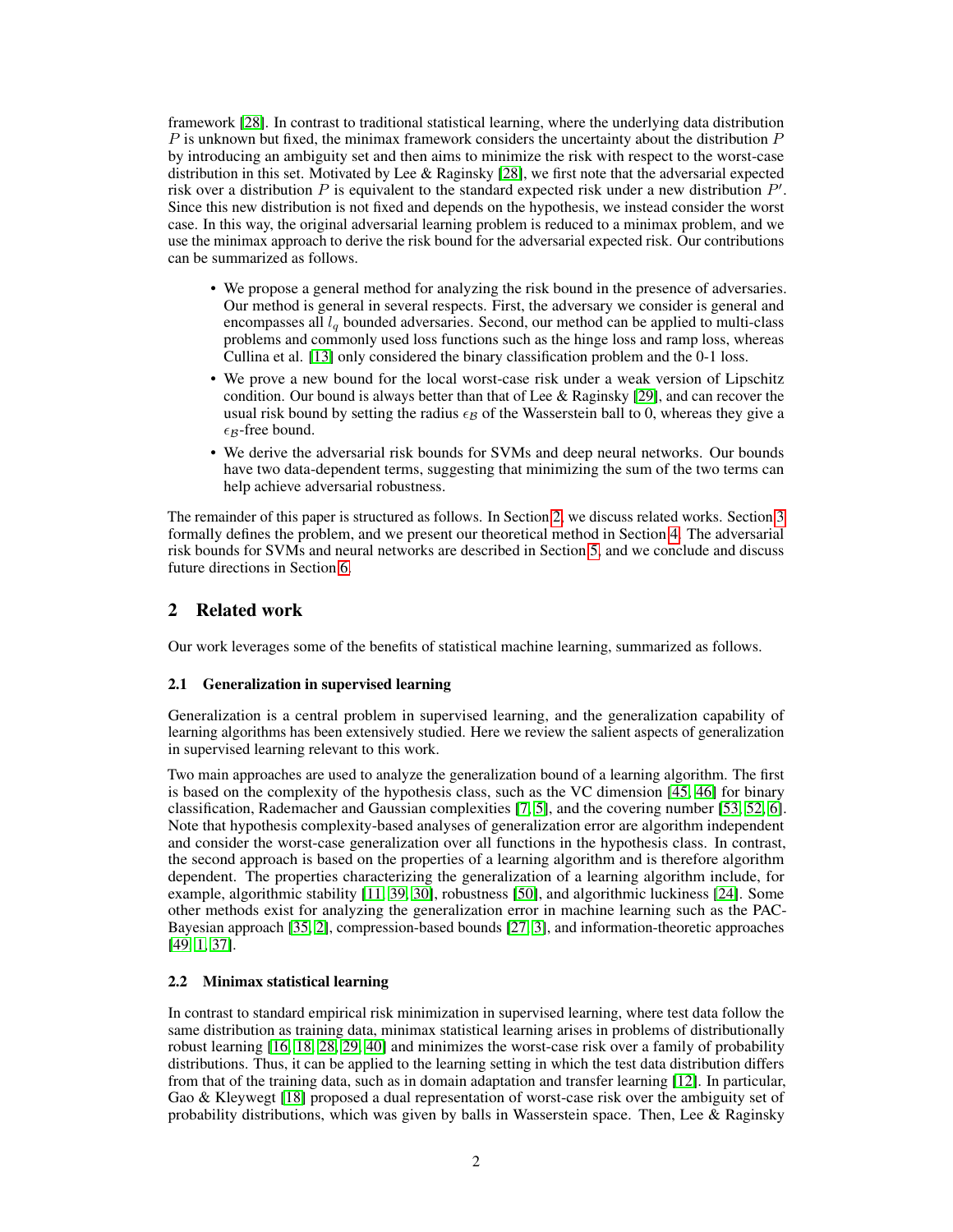[28] derived the risk bound for minimax learning by exploiting the dual representation of worst-case risk. However, their minimax risk bound would go to infinity and thus become vacuous as  $\epsilon_R \to 0$ . Despite that the same authors later presented a new bound [29] by imposing a Lipschitz assumption to avoid this problem, their new bound was  $\epsilon_B$ -free and cannot recover the usual risk bound by setting  $\epsilon_B = 0$ . Sinha et al. [40] also provided a similar upper bound on the worst-case population loss over distributions defined by the Wasserstein metric via a Lagrangian penalty formulation, and their bound was efficiently computable by a principled adversarial training procedure, which provably certified distributional robustness. However their training procedure required that the penalty parameter should be large enough and thus can only achieve a small amount of robustness. Here we improve on the results in Lee & Raginsky [28, 29] and present a new risk bound for the minimax problem.

#### 2.3 Learning with adversaries

The existence of adversaries during the test phase of a learning algorithm may render predictions made by learning system unthrustworthy. There is extensive literature on analysis of adversarial robustness [47, 17, 23, 19] and design of provable defense against adversarial attacks[48, 36, 33, 40], in contrast to the relatively limited literature on risk bound analysis of adversarial learning. A comprehensive review of works on adversarial machine learning can be found in Biggio & Roli [10]. Concurrently to our work, Khim & Loh [25] and Yin et al. [51] provided different approaches to deriving adversarial risk bounds. Khim & Loh [25] derived adversarial risk bounds for linear classifiers and neural networks using a method called supremum transform. However, their approach can only be applied to binary classification. Yin et al. [51] gave similar adversarial risk bounds through the lens of Rademacher complexity. Although they provided risk bounds in multi-class setting, their work focused on  $l_{\infty}$  adversarial attacks and was limited to one-hidden layer ReLU neural networks. After the initial preprint of this paper, Khim & Loh [26] extended their method to multi-class setting by considering the binary supremum transform on each component of classifier, which as a result incurred an extra factor of the number of classes in their bound. Instead we used covering number analysis to derive the multi-class bound, which can avoid explicit dependence on this number.

## 3 Problem setup

We consider a standard statistical learning framework. Let  $\mathcal{Z} = \mathcal{X} \times \mathcal{Y}$  be a measurable instance space where  $X$  and  $Y$  represent feature and label spaces, respectively. We assume that examples are independently and identically distributed according to some fixed but unknown distribution P. The learning problem is then formulated as follows. The learner considers a class  $H$  of hypothesis  $h: \mathcal{X} \to \mathcal{Y}$  where  $\mathcal{Y}'$  sometimes differs from  $\mathcal{Y}$  and a loss function  $l: \mathcal{Y}' \times \mathcal{Y} \to \mathbb{R}_+$ . The learner receives *n* training examples denoted by  $S = ((x_1, y_1), (x_2, y_2), \cdots, (x_n, y_n))$  drawn i.i.d. from P and tries to select a hypothesis  $h \in \mathcal{H}$  that has a small expected risk. However, in the presence of adversaries, there will be imperceptible perturbations to the input of examples, which are called adversarial examples. Throughout this paper, we assume that the adversarial examples are generated by adversarially choosing an example from neighborhood  $N(x) = \{x' : x' - x \in \mathcal{B}\}\$  where  $\mathcal B$  is a nonempty set. Note that the definition of  $N(x)$  is very general and encompasses all  $l_q$ -bounded adversaries. We next give the formal definition of adversarial expected and empirical risk to measure the learner's performance in the presence of adversaries.

**Definition 1.** *(Adversarial Expected Risk). The adversarial expected risk of a hypothesis*  $h \in H$  *over the distribution* P *in the presence of an adversary constrained by* B *is*

$$
R_P(h, \mathcal{B}) = \mathbb{E}_{(x,y)\sim P}[\max_{x' \in N(x)} l(h(x'), y)].
$$

If B is the zero-dimensional space  $\{0\}$ , then the adversarial expected risk will reduce to the standard expected risk without an adversary. Since the true distribution is usually unknown, we instead use the empirical distribution to approximate the true distribution, which is equal to  $(x_i, y_i)$  with probability  $1/n$  for each  $i \in \{1, \dots, n\}$ . That gives us the following definition of adversarial empirical risk. Definition 2. *(Adversarial Empirical Risk ). The adversarial empirical risk of* h *in the presence of an adversary constrained by* B *is*

$$
R_{P_n}(h, \mathcal{B}) = \frac{1}{n} \sum_{i=1}^n \left[ \max_{x' \in N(x_i)} l(h(x'), y_i) \right].
$$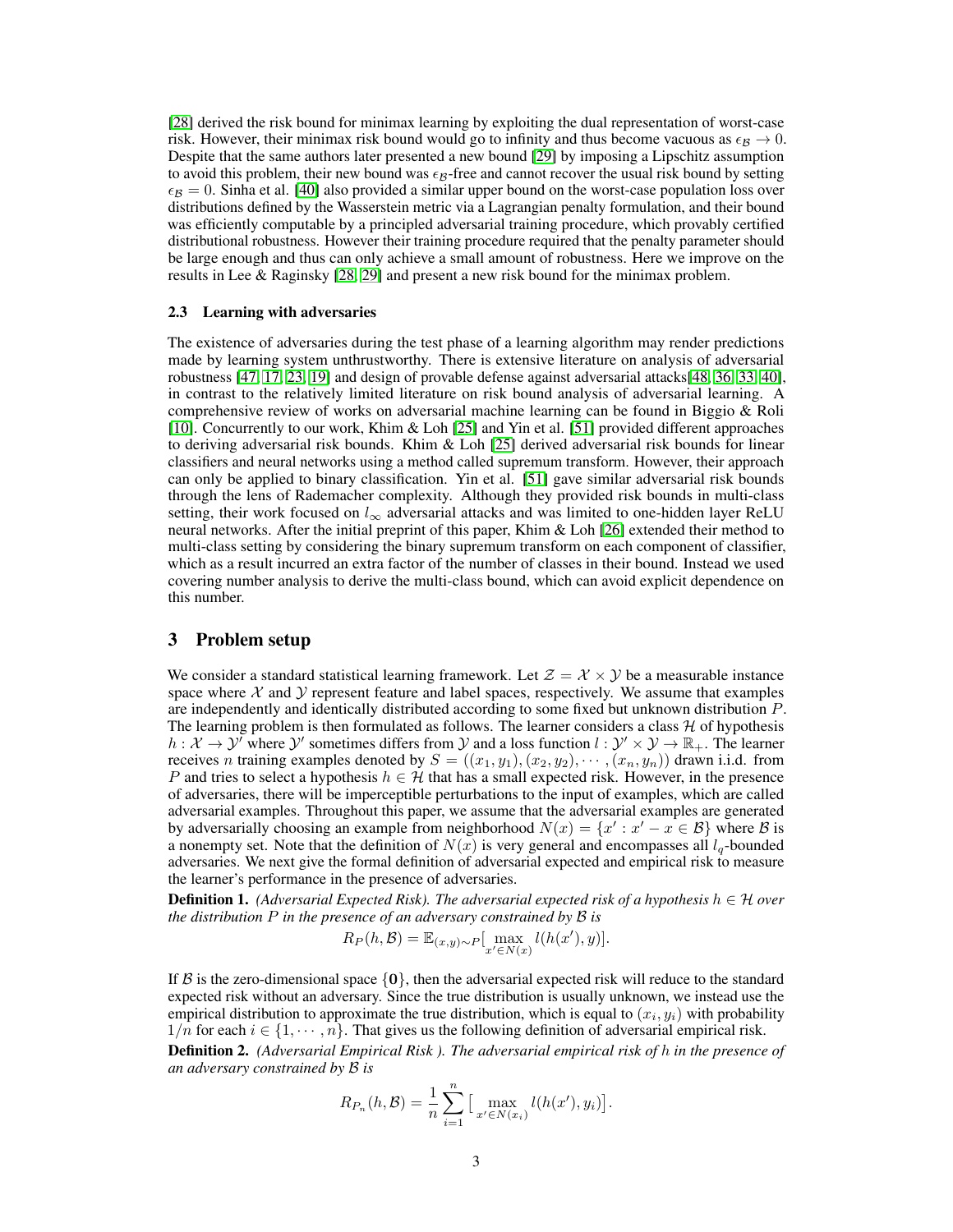# 4 Main results

In this section, we present our main results. The trick is to pushforward the original distribution P into a new distribution  $P'$  using a transport map  $T_h : \mathcal{Z} \to \mathcal{Z}$  satisfying

$$
R_P(h,\mathcal{B})=R_{P'}(h),
$$

where  $R_{P}(h) = \mathbb{E}_{(x,y)\sim P'} l(h(x), y)$  is the standard expected risk without the adversary. Therefore, an upper bound on the expected risk over the new distribution leads to an upper bound on the adversarial expected risk.

Note that the new distribution  $P'$  is not fixed and depends on the hypothesis  $h$ . As a result, traditional statistical learning cannot be directly applied. However, note that these new distributions lie within a Wasserstein ball centered on  $P$ , which we will show in Section 4.2. If we consider the worst case within this Wasserstein ball, then the original adversarial learning problem can be reduced to a minimax problem. We can therefore use the minimax approach to derive the adversarial risk bound. We first introduce the Wasserstein distance and minimax framework.

#### 4.1 Wasserstein distance and local worst-case risk

Let  $(\mathcal{Z}, d_{\mathcal{Z}})$  be a metric space where  $\mathcal{Z} = \mathcal{X} \times \mathcal{Y}$  and  $d_{\mathcal{Z}}$  is defined as

 $d_{\mathcal{Z}}^{p}(z, z') = d_{\mathcal{Z}}^{p}((x, y), (x', y')) = (d_{\mathcal{X}}^{p}(x, x') + d_{\mathcal{Y}}^{p}(y, y'))$ 

with  $d_{\mathcal{X}}$  and  $d_{\mathcal{Y}}$  representing the metric in the feature space and label space respectively. For example, if  $\mathcal{Y} = \{1, -1\}$ ,  $d_{\mathcal{Y}}(y, y')$  can be  $\mathbb{1}_{(y \neq y')}$ , and if  $\mathcal{Y} = [-B, B]$ ,  $d_{\mathcal{Y}}(y, y')$  can be  $(y - y')^2$ . In this paper, we require that  $d_{\mathcal{X}}$  is translation invariant, i.e.,  $d_{\mathcal{X}}(x, x') = d_{\mathcal{X}}(x - x', 0)$ . With this metric, we denote with  $\mathcal{P}(\mathcal{Z})$  the space of all Borel probability measures on Z, and with  $\mathcal{P}_p(\mathcal{Z})$  the space of all  $P \in \mathcal{P}(\mathcal{Z})$  with finite pth moments for  $p \geq 1$ :

$$
\mathcal{P}_p(\mathcal{Z}) := \{ P \in \mathcal{P}(\mathcal{Z}) : \mathbb{E}_P[d_{\mathcal{Z}}^p(z, z_0)] < \infty \text{ for } z_0 \in \mathcal{Z} \}.
$$

Then, the p-Wasserstein distance between two probability measures  $P, Q \in \mathcal{P}_p(\mathcal{Z})$  is defined as

$$
W_p(P,Q) := \inf_{M \in \Gamma(P,Q)} (\mathbb{E}_{(z,z') \sim M}[d_Z^p(z,z')] )^{1/p},
$$

where  $\Gamma(P,Q)$  denotes the collection of all measures on  $Z \times Z$  with marginals P and Q on the first and second factors, respectively.

Now we define the local worst-case risk of  $h$  at  $P$ ,

$$
R_{\epsilon,p}(P,h) := \sup_{Q \in B_{\epsilon,p}(P)} R_Q(h),
$$

where  $B_{\epsilon,p}^W(P) := \{Q \in \mathcal{P}_p(Z) : W_p(P,Q)\}\leq \epsilon\}$  is the *p*-Wasserstein ball of radius  $\epsilon \geq 0$  centered at P.

With these definitions, we next show the adversarial expected risk can be related to the local worst-case risk by a transport map  $T_h$ .

### 4.2 Transport map

Define a mapping  $T_h : \mathcal{Z} \to \mathcal{Z}$ 

$$
z = (x, y) \rightarrow (x^*, y),
$$

where  $x^*$  =  $\arg \max_{x' \in N(x)} l(h(x'), y)$ . By the definition of  $d_{\mathcal{Z}}$ , it is easy to obtain  $d_{\mathcal{Z}}((x,y),(x^*,y)) = d_{\mathcal{X}}(x,x^*)$ . We now prove that the adversarial expected risk can be related to the standard expected risk via the mapping  $T_h$ .

**Lemma 1.** Let  $P' = T_h \# P$ , the pushforward of P by  $T_h$ , then we have

$$
R_P(h, \mathcal{B}) = R_{P'}(h).
$$

*Proof.* By the definition, we have

$$
R_P(h, \mathcal{B}) = \mathbb{E}_{(x,y)\sim P}[\max_{x'\in N(x)} l(h(x'), y)] = \mathbb{E}_{(x,y)\sim P}[l(h(x^*), y)] = \mathbb{E}_{(x,y)\sim P'}[l(h(x), y)] .
$$
  
So  $R_P(h, \mathcal{B}) = R_{P'}(h)$ .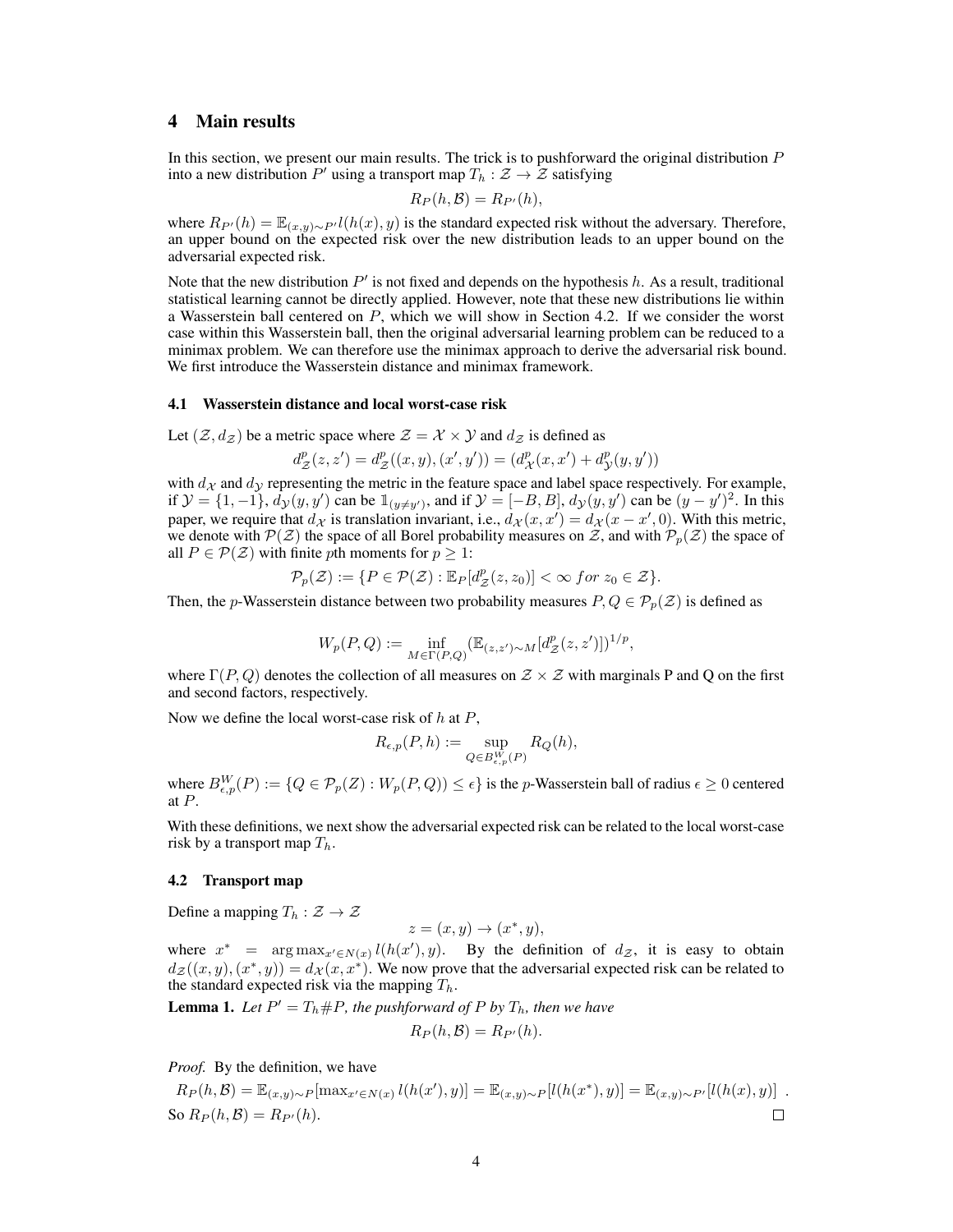By this lemma, the adversarial expected risk over a distribution  $P$  is equivalent to the standard expected risk over a new distribution  $P'$ . However since the new distribution is not fixed and depends on the hypothesis  $h$ , traditional statistical learning cannot be directly applied. Luckily, the following lemma proves that all these new distributions locate within a Wasserstein ball centered at P.

**Lemma 2.** *Define the radius of the adversary constrained by*  $B$  *as*  $\epsilon_B := \sup_{x \in B} d_X(x, 0)$ *. For any hypothesis h* and the corresponding  $P' = T_h \#P$ , we have

$$
W_p(P, P') \le \epsilon_{\mathcal{B}}.
$$

*Proof.* By the definition of Wasserstein distance,

$$
W_p^p(P, P') \leq \mathbb{E}_P[d_Z^p(Z, T_h(Z))] = \mathbb{E}_P[d_{\mathcal{X}}^p(x, x^*)] \leq \epsilon_{\mathcal{B}}^p,
$$

where the last inequality uses the translation invariant property of  $d_{\mathcal{X}}$ . Therefore, we have  $W_p(P, P') \leq \epsilon_p$  $W_p(P, P') \leq \epsilon_B.$ 

From this lemma, we can see that all possible new distributions lie within a Wasserstein ball of radius  $\epsilon_B$  centered on P. So, by upper bounding the worst-case risk in the ball, we can bound the adversarial expected risk. The relationship between local worst-case risk and adversarial expected risk is as follows. Note that this inequality holds for any  $p \geq 1$ . For ease of exposition, in the rest of the paper, we only discuss the case  $p = 1$ ; that is,

$$
R_P(h, \mathcal{B}) \le R_{\epsilon_{\mathcal{B}},1}(P, h), \quad \forall h \in \mathcal{H}.
$$
 (1)

#### 4.3 Adversarial risk bounds

In this subsection, we first prove a bound for the local worst-case risk. Then, the adversarial risk bounds can be derived directly by (1). To simplify notation, we denote a function class  $\mathcal F$  by compositing the functions in H with the loss function  $l(\cdot, \cdot)$ , i.e.,  $\mathcal{F} = \{(x, y) \to l(h(x), y) : h \in \mathcal{H}\}\.$ The key ingredient of a bound on the local worst-case risk is the following strong duality result by Gao & Kleywegt [18]:

**Proposition 1.** *For any upper semicontinuous function*  $f : \mathcal{Z} \to \mathbb{R}$  *and for any*  $P \in \mathcal{P}_p(\mathcal{Z})$ *,* 

$$
R_{\epsilon_B,1}(P,f)=\min_{\lambda\geq 0}\{\lambda\epsilon_B+\mathbb{E}_P[\varphi_{\lambda,f}(z)]\},
$$

where  $\varphi_{\lambda,f}(z) := \sup_{z' \in \mathcal{Z}} \{f(z') - \lambda \cdot d_{\mathcal{Z}}(z, z')\}.$ 

We begin with some assumptions.

Assumption 1. *The instance space*  $\mathcal Z$  *is bounded:*  $diam(\mathcal Z) := \sup_{z,z'\in\mathcal Z} d_{\mathcal Z}(z,z') < \infty$ .

**Assumption 2.** *The functions in* F are upper semicontinuous and uniformly bounded:  $0 \le f(z) \le$  $M < \infty$  for all  $f \in \mathcal{F}$  and  $z \in \mathcal{Z}$ .

**Assumption 3.** For any function  $f \in \mathcal{F}$  and any  $z \in \mathcal{Z}$ , there exists  $\lambda_{f,z}$  such that  $f(z') - f(z) \leq$  $\lambda_{f,z}d_{\mathcal{Z}}(z,z')$  for any  $z' \in \mathcal{Z}$ .

Note that Assumption 3 is a weak version of Lipschitz condition since  $\lambda_{f,z}$  is not fixed and depends on f and z. It is easy to see that if the function  $f \in \mathcal{F}$  is L-Lipschitz with respect to the metric  $d_{\mathcal{Z}}$ , i.e.,  $|f(z) - f(z')| \leq L dz(z, z')$ , Assumption 3 automatically holds with  $\lambda_{f,z}$  always being L. Now we give an equivalent expression for Assumption 3 which is easier to use in our proofs.

**Lemma 3.** Assumption 3 holds if and only if for any function  $f \in \mathcal{F}$  and any empirical distribution  $P_n$ , the set  $\{\lambda : \psi_{f,P_n}(\lambda) = 0\}$  is nonempty, where  $\psi_{f,P_n}(\lambda) := \mathbb{E}_{P_n}(\sup_{z' \in \mathcal{Z}} \{f(z') - \lambda d_{\mathcal{Z}}(z, z') - \lambda d_{\mathcal{Z}}(z, z')\}$  $f(z)$ .

The proof of Lemma 3 is contained in Appendix A.

We denote the smallest value in the set as  $\lambda_{f,P_n}^+ := \inf \{ \lambda : \psi_{f,P_n}(\lambda) = 0 \}.$  In order to prove the local worst-case risk bound, we need two technical lemmas.

**Lemma 4.** *Fix some*  $f \in \mathcal{F}$ *. Define*  $\bar{\lambda}$  *via* 

$$
\bar{\lambda} := \arg \min_{\lambda \geq 0} \{ \lambda \epsilon_{\mathcal{B}} + \mathbb{E}_{P_n} [\varphi_{\lambda, f}(Z)] \}.
$$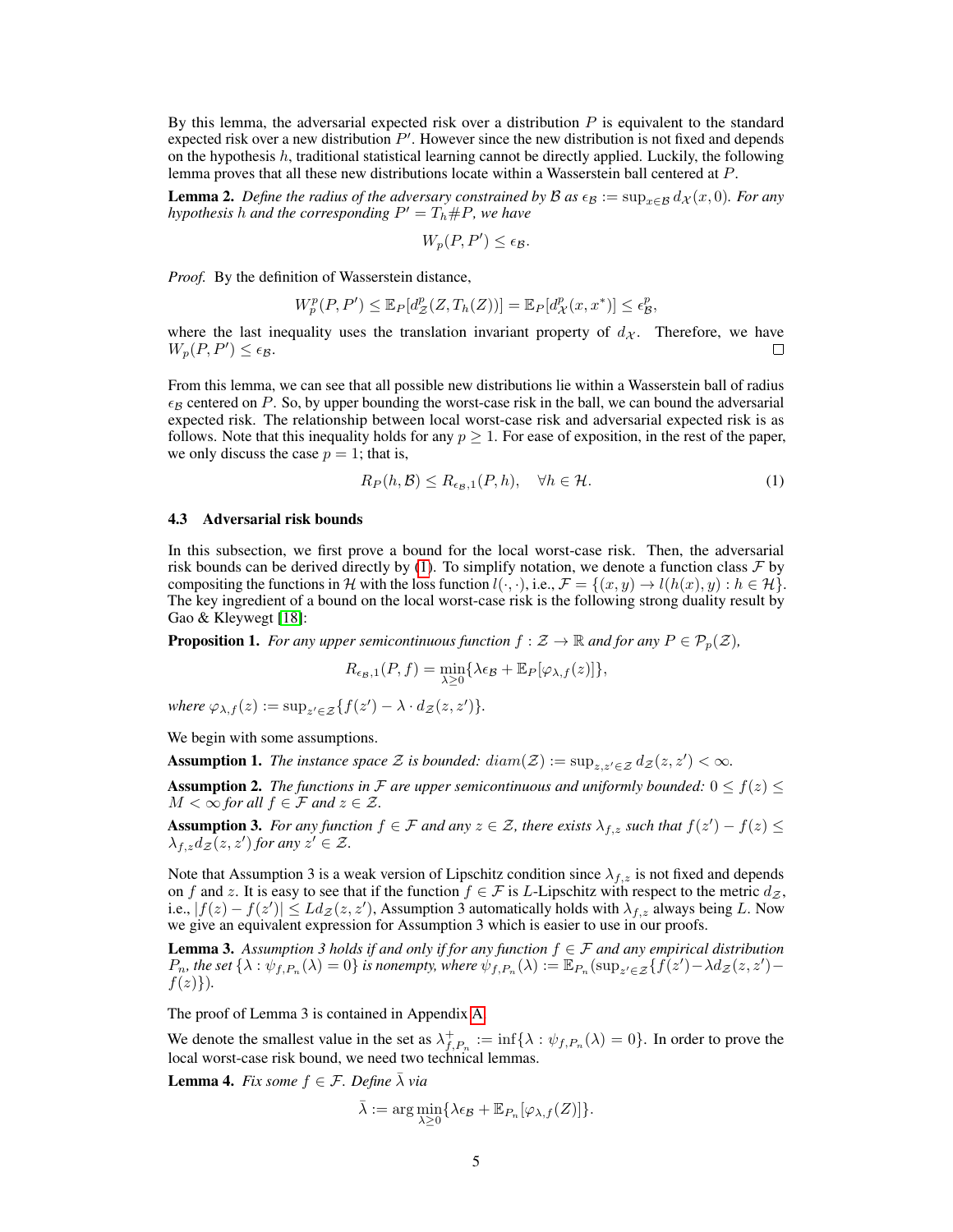*Then*

$$
\bar{\lambda} \in \begin{cases}\n[0, \frac{M}{\epsilon_B}] & \text{if } \epsilon_B \ge \frac{M}{\lambda_{f, P_n}^+} \\
[\lambda_{f, P_n}^-, \lambda_{f, P_n}^+] & \text{if } \epsilon_B < \frac{M}{\lambda_{f, P_n}^+}\n\end{cases} \tag{2}
$$

where  $\lambda_{f,P_n}^- := \sup \{ \lambda : \psi_{f,P_n}(\lambda) = \lambda_{f,P_n}^+ \cdot \epsilon_{\mathcal{B}} \}$  *if the set*  $\{ \lambda : \psi_{f,P_n}(\lambda) = \lambda_{f,P_n}^+ \cdot \epsilon_{\mathcal{B}} \}$  *is nonempty, otherwise*  $\lambda_{f,P_n}^- := 0$ .

**Remark 1.** We can show that  $\lim_{\epsilon_B \to 0} \lambda_{f,P_n}^- = \lambda_{f,P_n}^+$  by using  $(\epsilon, \delta)$  language as follows.  $\forall \epsilon > 0$ , define  $\delta = \frac{\psi_{f, P_n}(\lambda_{f, P_n}^+ - \epsilon)}{\lambda_{f, P_n}^+}$  $\frac{\lambda_{f,P_n}^{(\lambda_{f,P_n}-\epsilon)}}{\lambda_{f,P_n}^{+}}$ . Then, for any  $\epsilon_{\mathcal{B}} < \delta$ , we have  $\psi_{f,P_n}(\lambda_{f,P_n}^+ - \epsilon) > \lambda_{f,P_n}^+ \cdot \epsilon_{\mathcal{B}}$ . By the definition of  $\lambda_{f,P_n}^{-\lambda_{f,P_n}}$ ,  $\psi_{f,P_n}(\lambda_{f,P_n}^{-}) = \lambda_{f,P_n}^{+} \cdot \epsilon_{\mathcal{B}}$ . Since  $\psi_{f,P_n}(\lambda)$  is monotonically non-increasing, we have  $\lambda_{f,P_n}^- > \lambda_{f,P_n}^+ - \epsilon$ . Therefore,  $\lim_{\epsilon_B \to 0} \lambda_{f,P_n}^- = \lambda_{f,P_n}^+$ .

**Lemma 5.** *Define the function class*  $\Phi := {\varphi_{\lambda,f} : \lambda \in [a,b], f \in \mathcal{F}}$  *where*  $b \ge a \ge 0$ *. Then, the expected Rademacher complexity of the function class* Φ *satisfies*

$$
\Re_n(\Phi) \leq \frac{12\mathfrak{C}(\mathcal{F})}{\sqrt{n}} + \frac{6\sqrt{\pi}}{\sqrt{n}}(b-a) \cdot diam(Z),
$$

where  $C(\mathcal{F}) := \int_0^\infty \sqrt{log\mathcal{N}(\mathcal{F},||\cdot||_\infty,u/2)}du$  and  $\mathcal{N}(\mathcal{F},||\cdot||_\infty,u/2)$  denotes the covering number *of* F*.*

The proofs of Lemma 4 and 5 is contained in Appendix B.

We are now ready to prove the local worst-case risk bound. Let  $\bar{\lambda} \in [\zeta_{f,P_n}^{-}, \zeta_{f,P_n}^{+}]$  denotes expression (2),  $[\zeta^-, \zeta^+] := \bigcup_{f, P_n} [\zeta_{f, P_n}^-, \zeta_{f, P_n}^+]$  and  $\Lambda_{\epsilon_B} := \zeta^+ - \zeta^-$ . It is straightforward to check that  $[\zeta^-, \zeta^+] \subset [0, M/\epsilon_B]$  from expression (2). The generalization bound for local worst-case risk is given by the following lemma.

**Lemma 6.** *If the assumptions 1-3 hold, then for any*  $f \in \mathcal{F}$ *, we have* 

$$
R_{\epsilon_{\mathcal{B}},1}(P,f) - R_{\epsilon_{\mathcal{B}},1}(P_n,f) \le \frac{24\mathfrak{C}(\mathcal{F})}{\sqrt{n}} + M\sqrt{\frac{\log(\frac{1}{\delta})}{2n}} + \frac{12\sqrt{\pi}}{\sqrt{n}}\Lambda_{\epsilon_{\mathcal{B}}} \cdot diam(Z)
$$

*with probability at least*  $1 - \delta$ *.* 

**Remark 2.** Lee & Raginsky [29] proved a bound with  $\Lambda_{\epsilon} \equiv L$  under the Lipschitz assumption where L represents the Lipschitz constant. Our result improves a lot on theirs. First, our Assumption 3 is weaker than their Lipschitz assumption. Second, even under the weaker assumptions, our bound is always better than their results since  $[\zeta^-, \zeta^+] \subset [0, L]$  by expression (2) and the definition of  $\lambda_{f, P_n}^+$ . Finally, by setting  $\epsilon_B = 0$ , the term  $\frac{12\sqrt{\pi}}{\sqrt{n}} \Lambda_{\epsilon_B} \cdot diam(Z)$  in our bound will vanish, recovering the usual risk bound, whereas they gave a  $\epsilon_B$ -free bound with  $\Lambda_{\epsilon_B}$  always being the constant L.

This leads to our main theorem for the adversarial expected risk.

**Theorem 1.** *If the assumptions 1-3 hold, for any*  $f \in \mathcal{F}$ *, we have* 

$$
R_P(f, \mathcal{B}) \le \frac{1}{n} \sum_{i=1}^n f(z_i) + \min_{\lambda \ge 0} \{ \lambda \epsilon_{\mathcal{B}} + \psi_{f, P_n}(\lambda) \} + \frac{24\mathfrak{C}(\mathcal{F})}{\sqrt{n}} + \frac{12\sqrt{\pi}}{\sqrt{n}} \Lambda_{\epsilon_{\mathcal{B}}} \cdot diam(Z) + M \sqrt{\frac{\log(\frac{1}{\delta})}{2n}}
$$

*and*

$$
R_P(f,\mathcal{B}) \le \frac{1}{n} \sum_{i=1}^n f(z_i) + \lambda_{f,P_n}^+ \epsilon_{\mathcal{B}} + \frac{24\mathfrak{C}(\mathcal{F})}{\sqrt{n}} + \frac{12\sqrt{\pi}}{\sqrt{n}} \Lambda_{\epsilon_{\mathcal{B}}} \cdot diam(Z) + M \sqrt{\frac{\log(\frac{1}{\delta})}{2n}} \quad (4)
$$

*with probability at least*  $1 - \delta$ *.*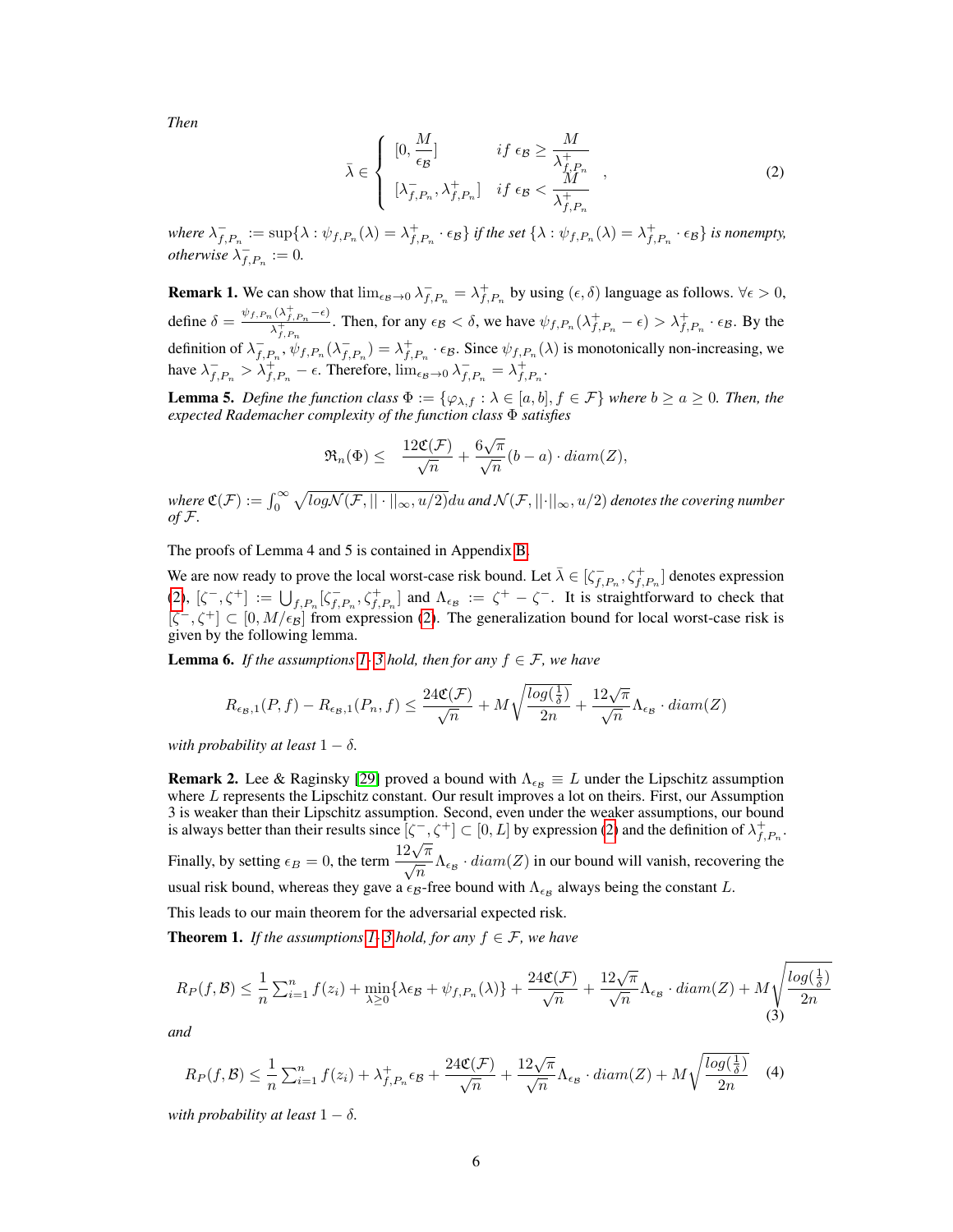Remark 3. We are interested in how the adversarial risk bounds differ from the case in which the adversary is absent. Plugging  $\epsilon_B = 0$  into inequality (3) or (4) yields the usual generalization bound of the form

$$
R_P(h) \leq \frac{1}{n} \sum_{i=1}^n f(z_i) + \frac{24\mathfrak{C}(\mathcal{F})}{\sqrt{n}} + M\sqrt{\frac{\log(1/\delta)}{2n}}.
$$

So the effect of an adversary is to introduce an extra complexity term  $12\sqrt{\pi}\Lambda_{\epsilon_{\mathcal{B}}}\cdot diam(Z)/\sqrt{n}$  and an additional term on  $\epsilon_B$  which contributes to the empirical risk.

**Remark 4.** The extra complexity term will decrease as  $\epsilon_B$  gets bigger if  $\epsilon_B \geq M/\lambda_{f,P_n}^+$  by expression (2), indicating that a stronger adversary might have a negative impact on the hypothesis class complexity. This is intuitive, since different hypotheses might have the same performance in the presence of a strong adversary and, therefore, the hypothesis class complexity will decrease. We emphasize that this phenomenon does not occur in concurrent works [25, 51]. In both of their work, this term will increase linearly as  $\epsilon_B$  grows.

**Remark 5.** There are two data dependent terms  $1/n \sum_{i=1}^{n} f(z_i)$  and  $\min_{\lambda \geq 0} {\lambda \epsilon_B + \psi_{f,P_n}(\lambda)}$  (or  $\lambda_{f,P_n}^+( \epsilon_B)$  in bound (3) (or (4)), corresponding to the empirical risk and the effect of adversary on empirical risk, respectively. Although the bound (3) is tighter, it is hard to optimize because of the inner minimization problem. The bound (4) cannot be directly minimized either because  $\lambda_{f,P_n}^+$  is computationally intractable in practice. But we can consider an upper bound for  $\lambda_{f,P_n}^+$ . For example, if f is L-Lipschitz, by the definition of  $\lambda_{f,P_n}^+$ , we have  $\lambda_{f,P_n}^+ \leq L$ . See Section 5 for more examples. This upper bound for  $\lambda_{f,P_n}^+$  can be used in optimization, as we will discuss in Section 6. In particular, if  $\psi_{f,P_n}(\lambda) \equiv 0$  for any  $\lambda \ge 0$ , we get  $\lambda_{f,P_n}^+ = 0$ , and the additional term  $\lambda_{f,P_n}^+ \epsilon_B$  in inequality (4) will disappear.

# 5 Example bounds

In this section, we illustrate the application of Theorem 1 to two commonly-used models: SVMs and neural networks.

#### 5.1 Support vector machines

We first start with SVMs. Let  $\mathcal{Z} = \mathcal{X} \times \mathcal{Y}$ , where the feature space  $\mathcal{X} = \{x \in \mathbb{R}^d : ||x||_2 \le r\}$  and the label space  $\mathcal{Y} = \{-1, +1\}$ . Equip  $\mathcal Z$  with the Euclidean metric

$$
d_{\mathcal{Z}}(z, z') = d_{\mathcal{Z}}((x, y), (x', y')) = ||x - x'||_2 + \mathbb{1}_{(y \neq y')}.
$$

Consider the hypothesis space  $\mathcal{F} = \{(x, y) \to \max\{0, 1 - yh(x)\} : h \in H\}$ , where  $H = \{x \to$  $w \cdot x : ||w||_2 \leq \Lambda$ . We can now derive the expected risk bound for SVMs in the presence of an adversary.

**Corollary 1.** *For the SVMs setting considered above, for any*  $f \in \mathcal{F}$ , with probability at least  $1 - \delta$ ,

$$
R_P(f,\mathcal{B}) \leq \frac{1}{n} \sum_{i=1}^n f(z_i) + \lambda_{f,P_n}^+ \epsilon_{\mathcal{B}} + \frac{144}{\sqrt{n}} \Lambda r \sqrt{d} + \frac{12\sqrt{\pi}}{\sqrt{n}} \Lambda_{\epsilon_{\mathcal{B}}} \cdot (2r+1) + (1+\Lambda r) \sqrt{\frac{\log(\frac{1}{\delta})}{2n}},
$$
  
where  $\lambda_{f,P_n}^+ \leq \max_i \{2y_i w \cdot x_i, ||w||_2\}.$ 

The proof of Corollary 1 can be found in Appendix E.

#### 5.2 Neural networks

We next consider feed-forward neural networks. To demonstrate the generality of our method, we consider a multi-class prediction problem. Let  $\mathcal{Z} = \mathcal{X} \times \mathcal{Y}$ , where the feature space  $\mathcal{X} = \{x \in \mathbb{R}^d :$  $||x||_2 \leq B$  and the label space  $\mathcal{Y} = \{1, 2, \dots, k\}; k$  represents the number of classes. The network uses L fixed nonlinear activation functions  $(\sigma_1, \sigma_2, \cdots, \sigma_L)$ , where  $\sigma_i$  is  $\rho_i$ -Lipschitz and satisfies  $\sigma_i(0) = 0$ . Given L weight matrices  $\mathcal{A} = (A_1, A_2, \dots, A_L)$ , the network computes the following function

$$
\mathcal{H}_{\mathcal{A}}(x) := \sigma_L(A_L \sigma_{L-1}(A_{L-1} \sigma_{L-2}(\cdots \sigma_2(A_2 \sigma_1(A_1 x)))),
$$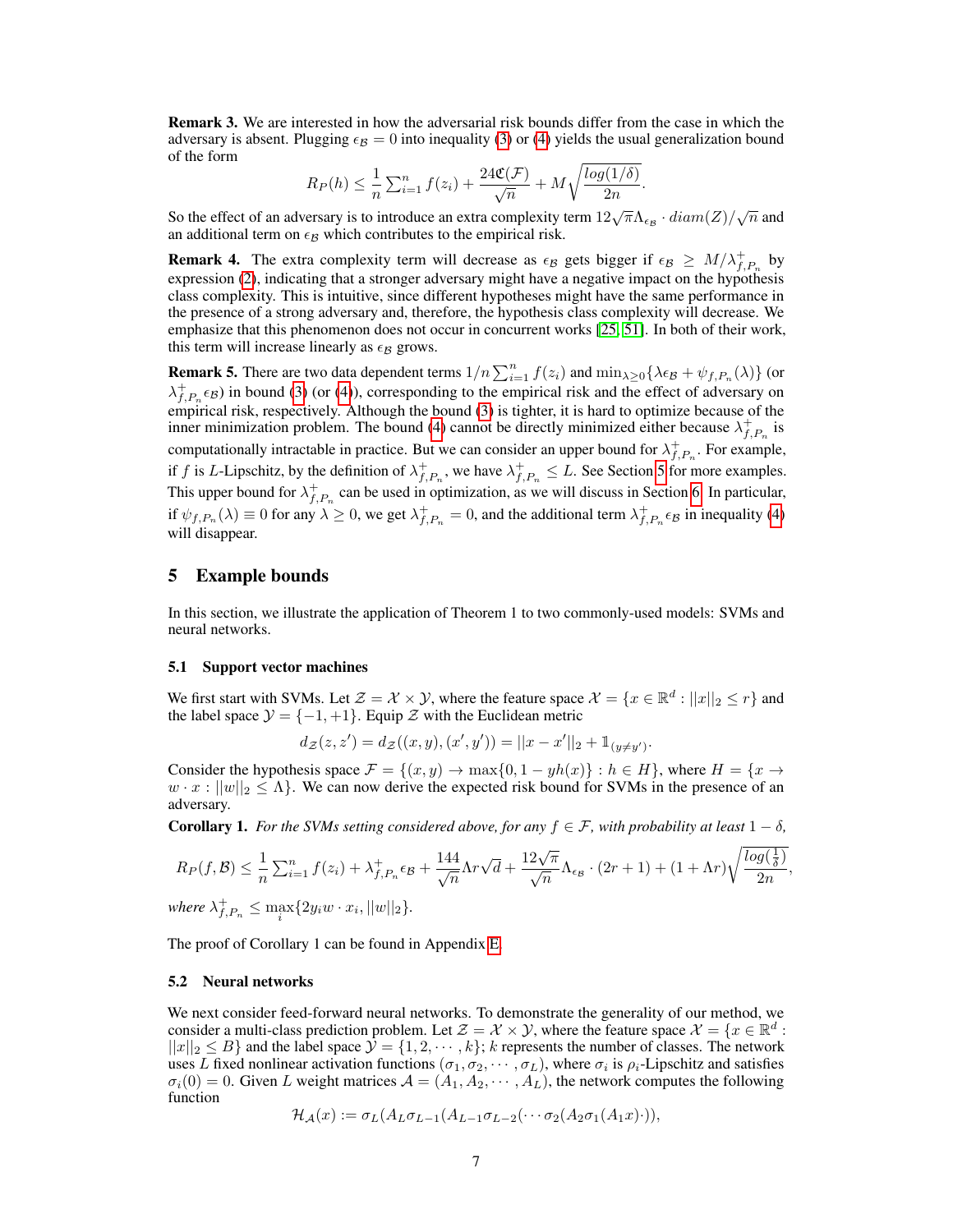where  $A_i \in \mathbb{R}^{d_i \times d_{i-1}}$  and  $\mathcal{H}_{\mathcal{A}} : \mathbb{R}^d \to \mathbb{R}^k$  with  $d_0 = d$  and  $d_L = k$ . Let  $W = \max\{d_0, d_1, \dots, d_L\}$ . Define a margin operator  $\mathcal{M}: \mathbb{R}^k \times \{1, 2, \dots, k\} \to \mathbb{R}$  as  $\mathcal{M}(v, y) := v_y - \max_{j \neq y} v_j$  and the ramp loss  $l_{\gamma}: \mathbb{R} \to \mathbb{R}^+$  as

$$
l_\gamma:=\left\{\begin{array}{ll} 0 & r<-\gamma\\ 1+r/\gamma & r\in[-\gamma,0]\\ 1 & r>0 \end{array}\right..
$$

Consider the hypothesis class  $\mathcal{F} = \{(x, y) \rightarrow l_{\gamma}(-\mathcal{M}(\mathcal{H}_{\mathcal{A}}(x), y)) : \mathcal{A} =$  $(A_1, A_2, \cdots, A_L), ||A_i||_{\sigma} \le s_i, ||A_i||_F \le b_i$ , where  $||\cdot||_{\sigma}$  represents spectral norm and  $||\cdot||_F$ denotes the Frobenius norm. The metric in space  $\mathcal Z$  is defined as

$$
d_{\mathcal{Z}}(z, z') = d_{\mathcal{Z}}((x, y), (x', y')) = ||x - x'||_2 + \mathbb{1}_{(y \neq y')}.
$$

Now we derive the adversarial expected risk for neural networks.

**Corollary 2.** For the neural networks setting defined above, for any  $f \in \mathcal{F}$ , with probability of  $1 - \delta$ , *the following inequality holds*

$$
R_P(f, \mathcal{B}) \leq \frac{1}{n} \sum_{i=1}^n f(z_i) + \lambda_{f, P_n}^+ \epsilon_{\mathcal{B}} + \frac{288}{\gamma \sqrt{n}} \prod_{i=1}^L \rho_i s_i BW \left( \sum_{i=1}^L \left( \frac{b_i}{s_i} \right)^{\frac{1}{2}} \right)^2 + \frac{12\sqrt{\pi}}{\sqrt{n}} \Lambda_{\epsilon_{\mathcal{B}}} \cdot (2B + 1) + \sqrt{\frac{\log(1/\delta)}{2n}}
$$
  
where  $\lambda_{f, P_n}^+ \leq \max_j \left\{ \frac{2}{\gamma} \prod_{i=1}^L \rho_i ||A_i||_{\sigma}, \frac{1}{\gamma} \left( \mathcal{M}(\mathcal{H}_{\mathcal{A}}(x_j), y_j) + \max \mathcal{H}_{\mathcal{A}}(x_j) - \min \mathcal{H}_{\mathcal{A}}(x_j) \right) \right\}.$ 

The proof of this Corollary is provided in Appendix F.

**Remark 6.** Setting  $\epsilon_B = 0$ , we obtain a risk bound for neural networks:

$$
R_P(f) \leq \frac{1}{n} \sum_{i=1}^n f(z_i) + \sqrt{\frac{\log(1/\delta)}{2n}} + \frac{288}{\gamma \sqrt{n}} \prod_{i=1}^L \rho_i s_i BW \left( \sum_{i=1}^L \left( \frac{b_i}{s_i} \right)^{1/2} \right)^2.
$$
 (5)

The bound is in terms of the spectral norm and the Frobenius norm. Although inequality (5) is similar to the results in Bartlett et al. [6] and Neyshabur et al. [35], since our proof technique is different, our approach may provide a different perspective on the generalization of deep neural networks.

## 6 Conclusions

In this paper, we propose a theoretical method for deriving adversarial risk bounds. Our method is general and can easily be applied to multi-class problems and most of the commonly used loss functions. The bound may be loose in some cases, since we consider the worst case distribution in the Wasserstein ball to avoid computing the transport map. However, for some problems, it may be possible to derive the transport map and thus get tighter bounds. Furthermore, our bounds may be made tighter by relying on the expected Rademacher complexity directly instead of using covering numbers.

In the future, one interesting problem is to develop adversarial robust algorithms based on our results. For example, our bounds suggest that minimizing the sum of empirical risk and the term  $\lambda_{f,P_n}^+ \epsilon_B$  can help achieve adversarial robustness. However, since  $\lambda_{f,P_n}^+$  is computationally intractable in practice, instead of using the exact  $\lambda_{f,P_n}^+$  in the objective function, we may consider the data-dependent upper bound for  $\lambda_{f,P_n}^+$  which is usually easier to obtain and a regularization parameter  $\eta \in [0,1]$  selected via grid search. For a fixed  $\eta$ , we multiply it by the upper bound for  $\lambda_{f,P_n}^+$  and use this product as a surrogate of the true  $\lambda_{f,P_n}^+$  in the objective function. Afterward, we minimize this surrogate objective function and obtain the optimal solution for this specific  $\eta$ . Each such  $\eta$  corresponds to a solution. Finally we choose the best one from these candidates.

#### Acknowledgments

We thank the reviewers for their constructive comments that helped improve the paper significantly. This work was supported by the ARC FL-170100117.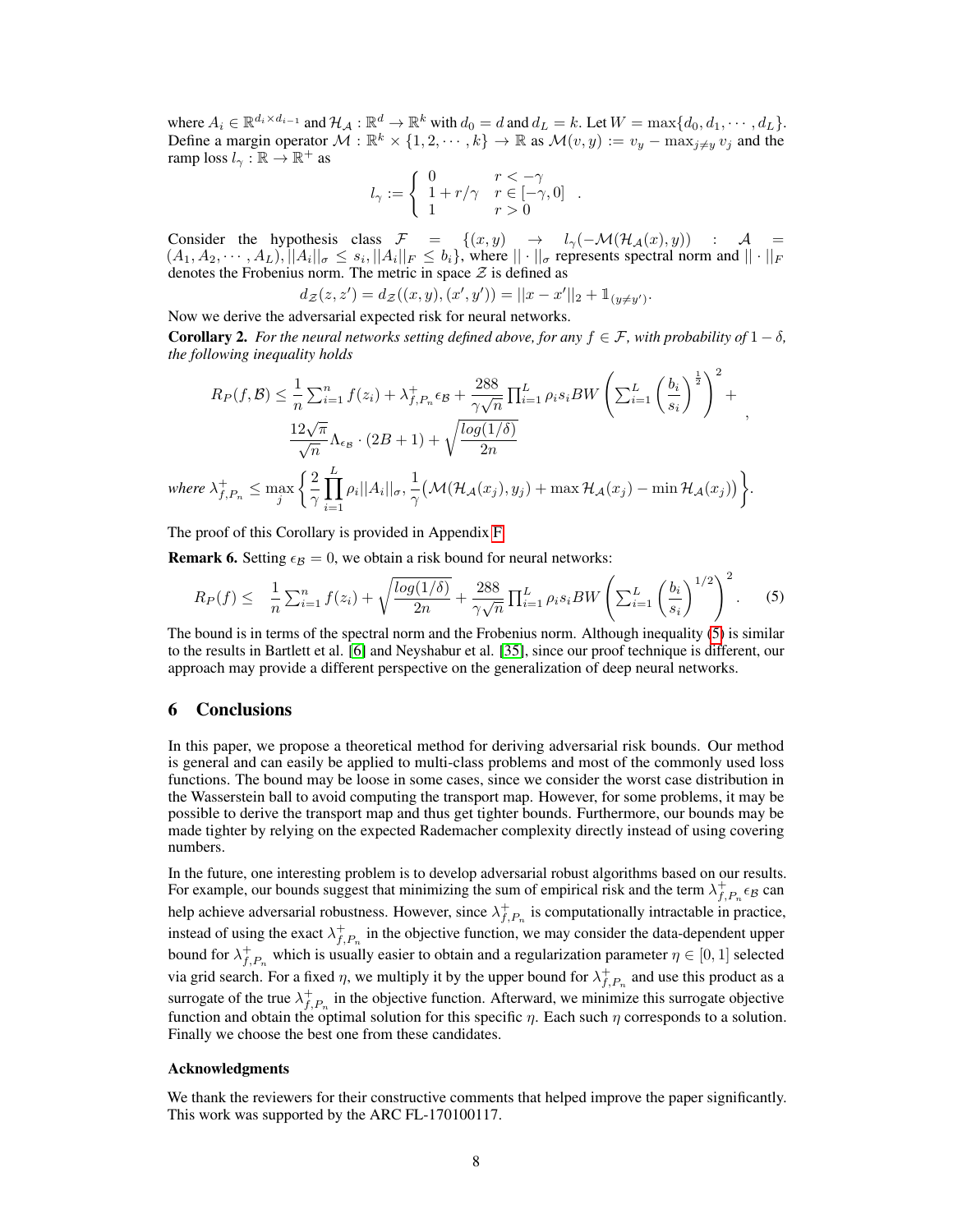# References

- [1] I. M. Alabdulmohsin. Algorithmic stability and uniform generalization. In *Advances in Neural Information Processing Systems*, pages 19–27, 2015.
- [2] A. Ambroladze, E. Parrado-Hernández, and J. S. Shawe-taylor. Tighter pac-bayes bounds. In *Advances in neural information processing systems*, pages 9–16, 2007.
- [3] S. Arora, R. Ge, B. Neyshabur, and Y. Zhang. Stronger generalization bounds for deep nets via a compression approach. *arXiv preprint arXiv:1802.05296*, 2018.
- [4] A. Athalye, N. Carlini, and D. Wagner. Obfuscated gradients give a false sense of security: Circumventing defenses to adversarial examples. *arXiv preprint arXiv:1802.00420*, 2018.
- [5] P. L. Bartlett, O. Bousquet, S. Mendelson, et al. Local rademacher complexities. *The Annals of Statistics*, 33(4):1497–1537, 2005.
- [6] P. L. Bartlett, D. J. Foster, and M. J. Telgarsky. Spectrally-normalized margin bounds for neural networks. In *Advances in Neural Information Processing Systems*, pages 6240–6249, 2017.
- [7] P. L. Bartlett and S. Mendelson. Rademacher and gaussian complexities: Risk bounds and structural results. *Journal of Machine Learning Research*, 3(Nov):463–482, 2002.
- [8] B. Biggio, I. Corona, D. Maiorca, B. Nelson, N. Šrndic, P. Laskov, G. Giacinto, and F. Roli. ´ Evasion attacks against machine learning at test time. In *Joint European conference on machine learning and knowledge discovery in databases*, pages 387–402. Springer, 2013.
- [9] B. Biggio, B. Nelson, and P. Laskov. Poisoning attacks against support vector machines. *arXiv preprint arXiv:1206.6389*, 2012.
- [10] B. Biggio and F. Roli. Wild patterns: Ten years after the rise of adversarial machine learning. *Pattern Recognition*, 84:317–331, 2018.
- [11] O. Bousquet and A. Elisseeff. Stability and generalization. *Journal of machine learning research*, 2(Mar):499–526, 2002.
- [12] N. Courty, R. Flamary, D. Tuia, and A. Rakotomamonjy. Optimal transport for domain adaptation. *IEEE transactions on pattern analysis and machine intelligence*, 39(9):1853–1865, 2017.
- [13] D. Cullina, A. N. Bhagoji, and P. Mittal. Pac-learning in the presence of adversaries. In *Advances in Neural Information Processing Systems*, pages 228–239, 2018.
- [14] N. Dalvi, P. Domingos, S. Sanghai, D. Verma, et al. Adversarial classification. In *Proceedings of the tenth ACM SIGKDD international conference on Knowledge discovery and data mining*, pages 99–108. ACM, 2004.
- [15] O. Dekel, O. Shamir, and L. Xiao. Learning to classify with missing and corrupted features. *Machine learning*, 81(2):149–178, 2010.
- [16] F. Farnia and D. Tse. A minimax approach to supervised learning. In *Advances in Neural Information Processing Systems*, pages 4240–4248, 2016.
- [17] A. Fawzi, S.-M. Moosavi-Dezfooli, and P. Frossard. Robustness of classifiers: from adversarial to random noise. In *Advances in Neural Information Processing Systems*, pages 1632–1640, 2016.
- [18] R. Gao and A. J. Kleywegt. Distributionally robust stochastic optimization with wasserstein distance. *arXiv preprint arXiv:1604.02199*, 2016.
- [19] J. Gilmer, L. Metz, F. Faghri, S. S. Schoenholz, M. Raghu, M. Wattenberg, and I. Goodfellow. Adversarial spheres. *arXiv preprint arXiv:1801.02774*, 2018.
- [20] A. Globerson and S. Roweis. Nightmare at test time: robust learning by feature deletion. In *Proceedings of the 23rd international conference on Machine learning*, pages 353–360. ACM, 2006.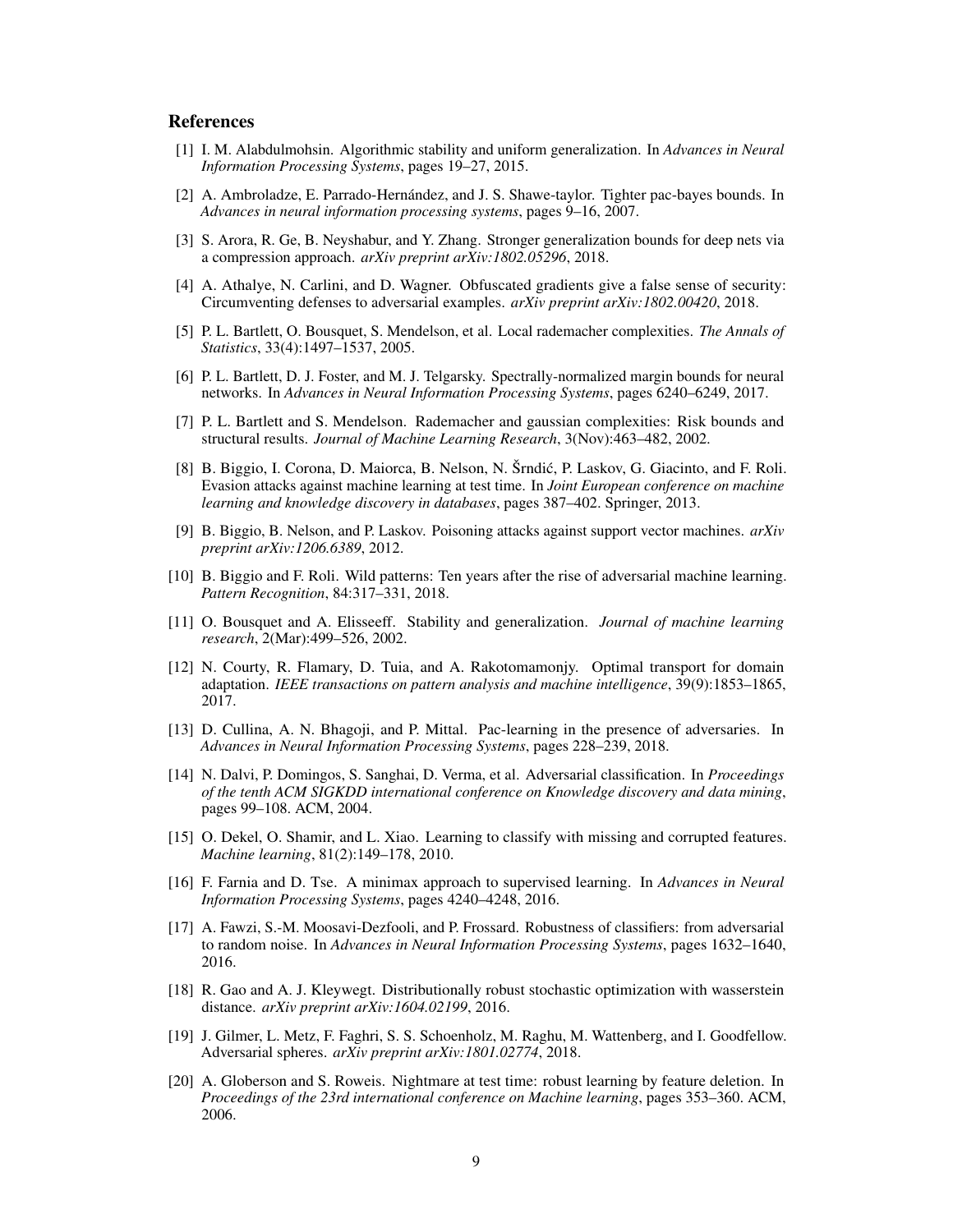- [21] I. J. Goodfellow, J. Shlens, and C. Szegedy. Explaining and harnessing adversarial examples. *arXiv preprint arXiv:1412.6572*, 2014.
- [22] S. Gu and L. Rigazio. Towards deep neural network architectures robust to adversarial examples. *arXiv preprint arXiv:1412.5068*, 2014.
- [23] M. Hein and M. Andriushchenko. Formal guarantees on the robustness of a classifier against adversarial manipulation. In *Advances in Neural Information Processing Systems*, pages 2266– 2276, 2017.
- [24] R. Herbrich and R. C. Williamson. Algorithmic luckiness. *Journal of Machine Learning Research*, 3(Sep):175–212, 2002.
- [25] J. Khim and P.-L. Loh. Adversarial risk bounds for binary classification via function transformation. *arXiv preprint arXiv:1810.09519*, 2018.
- [26] J. Khim and P.-L. Loh. Adversarial risk bounds via function transformation. *arXiv preprint arXiv:1810.09519v2*, 2018.
- [27] J. Langford. Tutorial on practical prediction theory for classification. *Journal of machine learning research*, 6(Mar):273–306, 2005.
- [28] J. Lee and M. Raginsky. Minimax statistical learning and domain adaptation with wasserstein distances. *arXiv preprint arXiv:1705.07815*, 2017.
- [29] J. Lee and M. Raginsky. Minimax statistical learning with wasserstein distances. In *Advances in Neural Information Processing Systems*, pages 2692–2701, 2018.
- [30] T. Liu, G. Lugosi, G. Neu, and D. Tao. Algorithmic stability and hypothesis complexity. *arXiv preprint arXiv:1702.08712*, 2017.
- [31] D. Lowd and C. Meek. Adversarial learning. In *Proceedings of the eleventh ACM SIGKDD international conference on Knowledge discovery in data mining*, pages 641–647. ACM, 2005.
- [32] D. Lowd and C. Meek. Good word attacks on statistical spam filters. In *CEAS*, volume 2005, 2005.
- [33] A. Madry, A. Makelov, L. Schmidt, D. Tsipras, and A. Vladu. Towards deep learning models resistant to adversarial attacks. In *International Conference on Learning Representations*, 2018.
- [34] M. Mohri, A. Rostamizadeh, and A. Talwalkar. *Foundations of machine learning*. MIT press, 2012.
- [35] B. Neyshabur, S. Bhojanapalli, D. McAllester, and N. Srebro. A pac-bayesian approach to spectrally-normalized margin bounds for neural networks. *arXiv preprint arXiv:1707.09564*, 2017.
- [36] A. Raghunathan, J. Steinhardt, and P. Liang. Certified defenses against adversarial examples. *arXiv preprint arXiv:1801.09344*, 2018.
- [37] D. Russo and J. Zou. Controlling bias in adaptive data analysis using information theory. In A. Gretton and C. C. Robert, editors, *Proceedings of the 19th International Conference on Artificial Intelligence and Statistics*, volume 51 of *Proceedings of Machine Learning Research*, pages 1232–1240, Cadiz, Spain, 09–11 May 2016. PMLR.
- [38] L. Schmidt, S. Santurkar, D. Tsipras, K. Talwar, and A. Mądry. Adversarially robust generalization requires more data. *arXiv preprint arXiv:1804.11285*, 2018.
- [39] S. Shalev-Shwartz, O. Shamir, N. Srebro, and K. Sridharan. Learnability, stability and uniform convergence. *Journal of Machine Learning Research*, 11(Oct):2635–2670, 2010.
- [40] A. Sinha, H. Namkoong, and J. Duchi. Certifiable distributional robustness with principled adversarial training. In *International Conference on Learning Representations*, 2018.